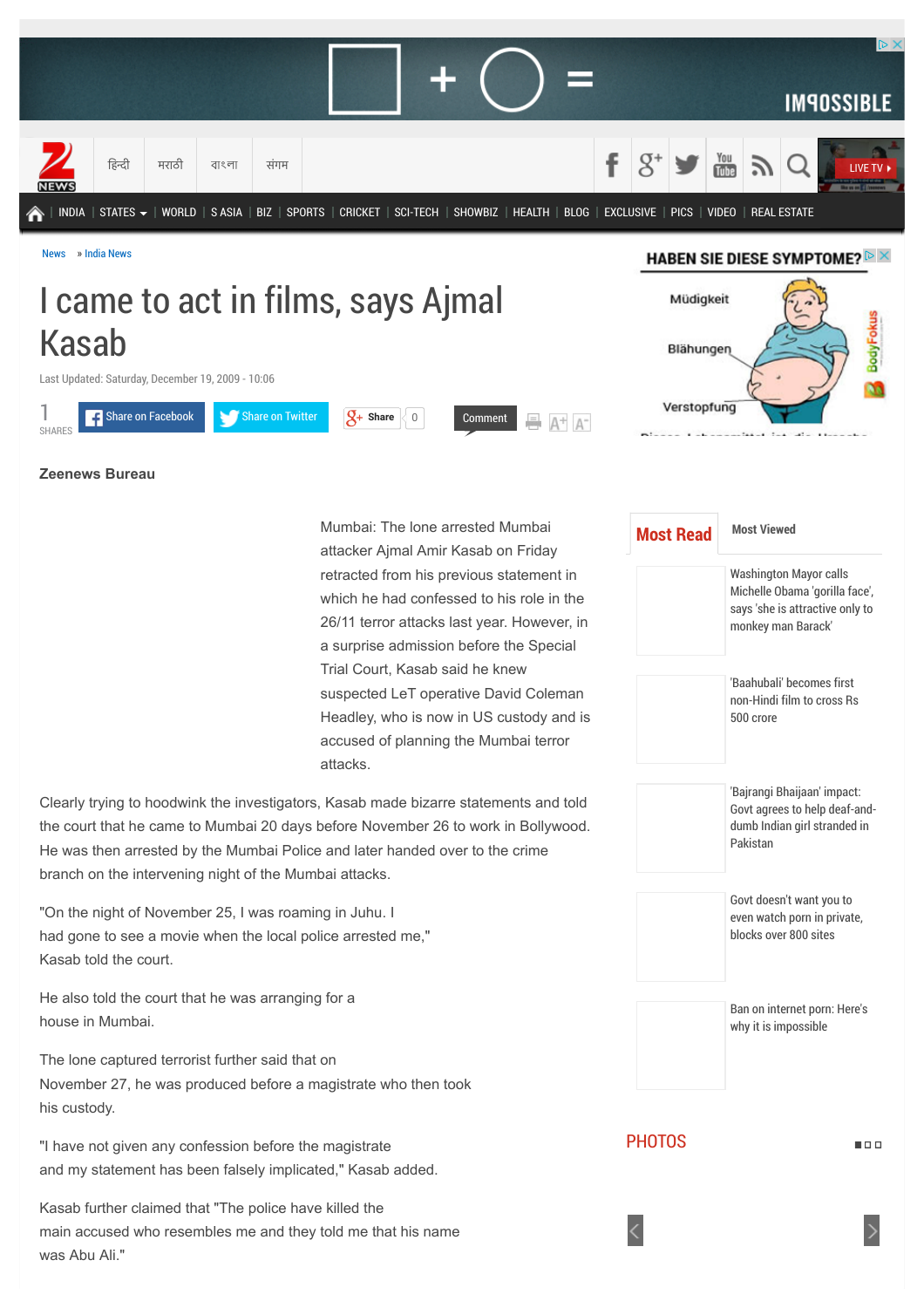"I am his look alike. His height and face resembles mine," Kasab said, saying he was arrested to replace the dead terrorist.

He rejected the evidence of a witness, Bharat Tamore, that he was seen with 10 terrorists at Badhwar Park when they got down from a dinghy there.

Kasab said that "do baatein bolkar khatam karma chaahtha hoon, aaj bhi mujhe bolne ka mauka nahin mila tho..." (I want to finish by saying two lines, if I don`t get a chance to speak then...)

Asked about the dinghy, Kasab said that he did not know anything about the dingy. "I saw the dingy for the first time in the court," he said.

The case of the prosecution is that the terrorists had reached Mumbai on a dingy.

He also made the atrocious claim that he had never seen AK-47 rifle in his life.

And the bizarre story continued, with Kasab in a suo moto confession saying that he had met Headley in prison as a foreigner. However, the court promptly stopped him saying that the case had nothing to do with Headley.

"He told the court he came to know about Headley through newspaper. He is to file an appeal about the foreigners who came to interrogate him," the defence counsel said after the hearing.

Kasab denied that he had told the Magistrate that he and Abu Ismail had hired a taxi to reach CST.

He also claimed that he had not told the Magistrate that Ismail was in the driver`s seat and he himself was sitting behind and that he planted a bomb underneath the driver`s seat while Ismail was talking to the driver.

"I did not tell the Magistrate that on reaching CST that they saw a lesser crowd than what was shown to them in a training camp in Pakistan," Kasab said.

"I did not contact Abu Hamza (absconding accused). My mobile Sony Ericsson was lost and I was not in a position to talk to anybody," he said.

To a question that witness Natwarlal, father of an 11-year-old girl, who was injured in the attack, had seen him and another terrorist at CST, Kasab replied that he was not present there.

"Maybe Natwarlal had said that there was firing on people but I was not there -- I don`t know," Kasab said.

To another question that Natwarlal had recognised him in court, he said that anybody could recognise him "by having seen my photograph in newspapers."

About Abu Ismail, Kasab said that "I don`t know who he is. Ismail may have been involved in the attack but I don`t know him."

Dressed in a white kurta, Kasab entered the court at 11:30 hours and was not placed in the dock but was asked to sit in the witness box on a stool.

| Vyapam scam has destroyed<br>future of young people in MP:<br><b>Rahul Gandhi</b> |
|-----------------------------------------------------------------------------------|
| IAS Officer becomes victim of<br>sexual harassment, posts her<br>tale on FB       |

It's anti-democracy, says [Congress on MPs' suspension](http://zeenews.india.com/news/videos/top-stories/its-anti-democracy-says-congress-on-mps-suspension_1641375.html)

**A MARKET BURGERY AND RESERVE** 

TOP VIDEOS

[AAP leader Somnath Bharti](http://zeenews.india.com/news/videos/top-stories/aap-leader-somnath-bharti-provokes-anger-for-sexist-comment_1641269.html) provokes anger for sexist comment

### MORE FROM OTHER SECTIONS



Kasab`s medical report was perused by the court and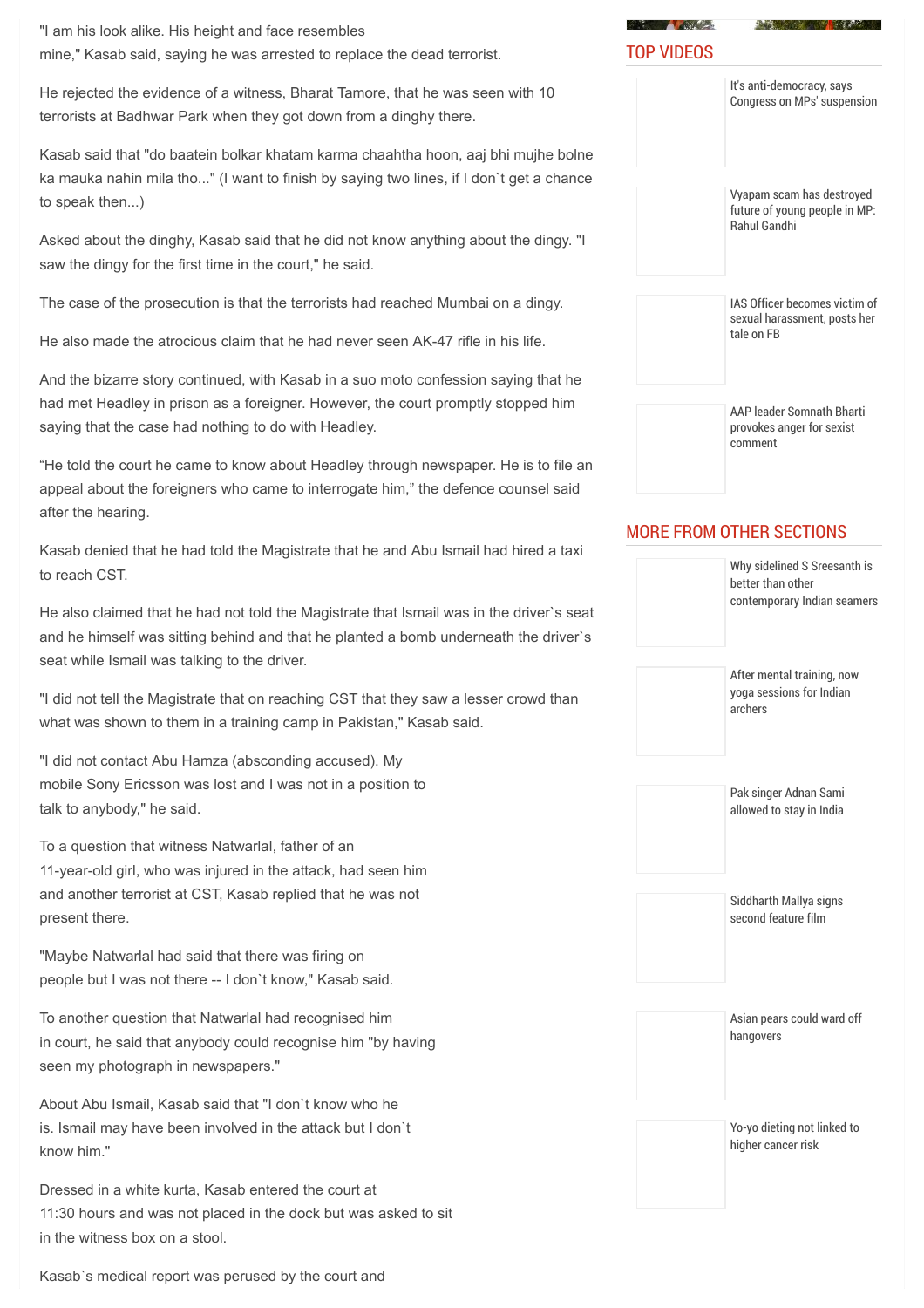the judge noted that he did not have any mental illness.

"There is nothing of adverse concern. He does not have any complaint (and) as such he is fit to give a statement," the judge said.

A medical examination of Kasab was conducted because his lawyer, K B Pawar, had earlier told the court that Kasab was not fit to give a statement.

When asked what his age was, Kasab said that he was about 20 years.

Enquiries were made about his age and it was found that he was not a juvenile at the time of the offence and, therefore, he was tried by the court, the judge said.

The judge also noted that Kasab was not a juvenile when the crime was committed.

This is for the second time that Kasab has retracted from his statement.

With Inputs from PTI

First Published: Saturday, December 19, 2009 - 10:06

#### TAGS: [Ajmal Amir Kasab](http://zeenews.india.com/tags/ajmal-amir-kasab.html) [Retracted](http://zeenews.india.com/tags/retracted.html)

#### **FROM AROUND THE WEB**



[The crazy family who lived with the](http://www.wplol.us/the-crazy-family-who-lived-with-the-lion-and-their-tragic-end/) lion and their tragic end WPLOL



[What fun is happening when you go](http://youtu.be/uj0v1BgzUdc?utm_source=outbrain&utm_medium=referral&utm_content=swarm-tvc-type03&utm_campaign=aim) to sleep at night? Watch now to find out. YouTube



[What Going On With the Tiny](http://www.ozy.com/acumen/whats-wrong-with-all-those-little-newborns/40384?utm_source=Outbrain&utm_medium=CPC&utm_campaign=INTL%20-%20All%20Clicks%20ALL%20Devices) Newborns in Korea?

OZY



[ESPN Drops Colin Cowherd After](http://www.nytimes.com/2015/07/25/sports/baseball/colin-cowherd-tries-to-explain-remarks-on-dominicans.html?WT.mc_id=2015-AUGUST-OTB-INTL_AUD_DEV-0801-0831&WT.mc_ev=click&ad-keywords=IntlAudDev) Remarks on Dominicans New York Times



[And So It Began](http://plarium.com/en/strategy-games/sparta-war-of-empires/?plid=67283&pxl=outbrain&publisherid=SP_EN_ROW_New_Pool_Test)… Sparta: War of Empires Sparta



[IaaS senkt Kosten – manchmal](http://businessvalueexchange.com/de/2015/06/23/iaas-senkt-kosten-manchmal/) HP Business Value Exchange